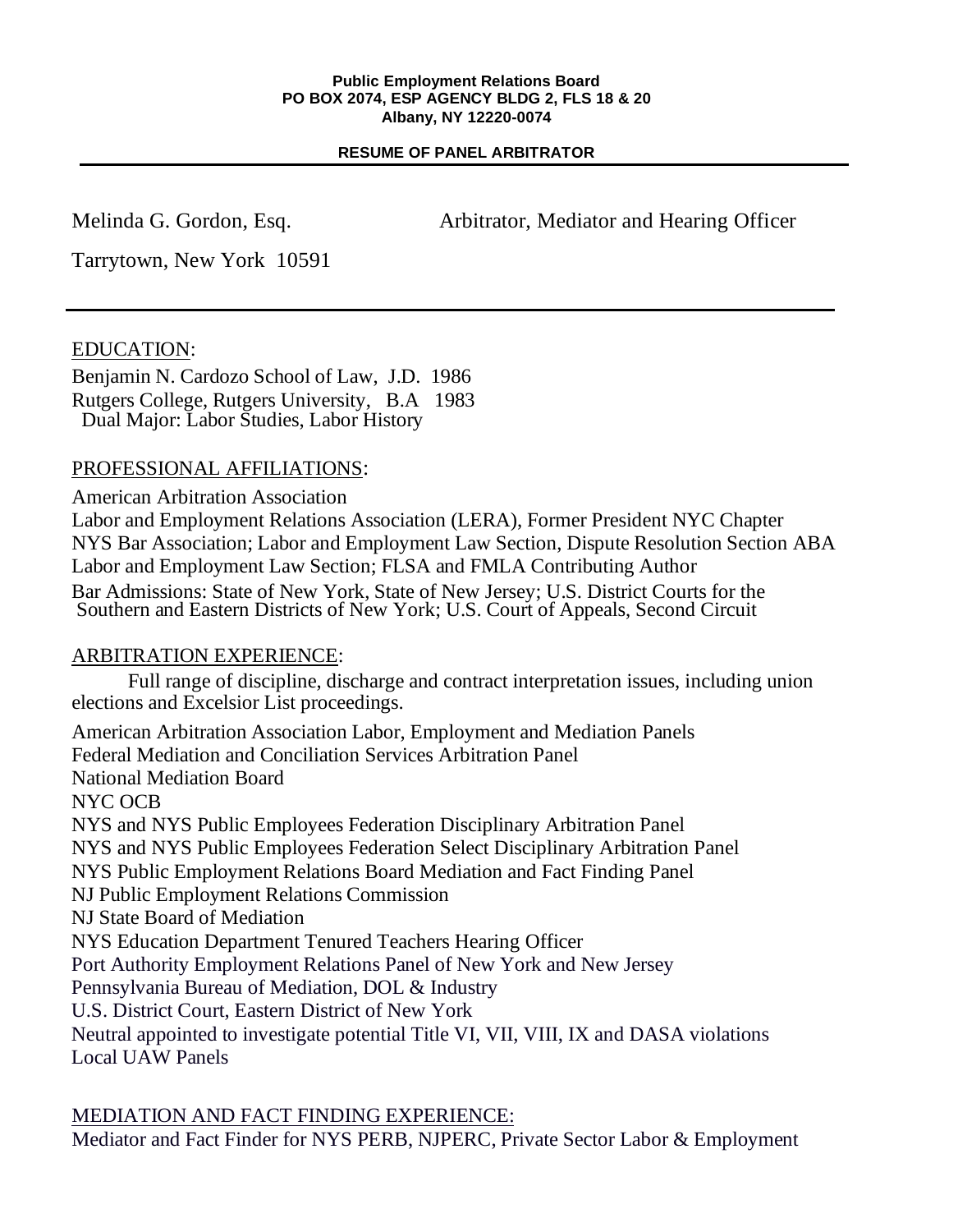# OTHER RELEVANT EXPERIENCE:

Negotiated collective bargaining agreements and handled hundreds of arbitrations and other adversarial proceedings involving contract interpretation, employee discipline and the NYS Taylor Law.

Adjunct Professor, Cornell ILR/Murphy Institute, Fall 2013- Present Courses on Public Sector Labor Law, Labor and Employment Law and Arbitration

Per Diem Fee: \$1700.00 Adjournment Fee: \$1700.00 if less than 21 days of scheduled hearing date

Submitted by Arbitrator on 5/6/2022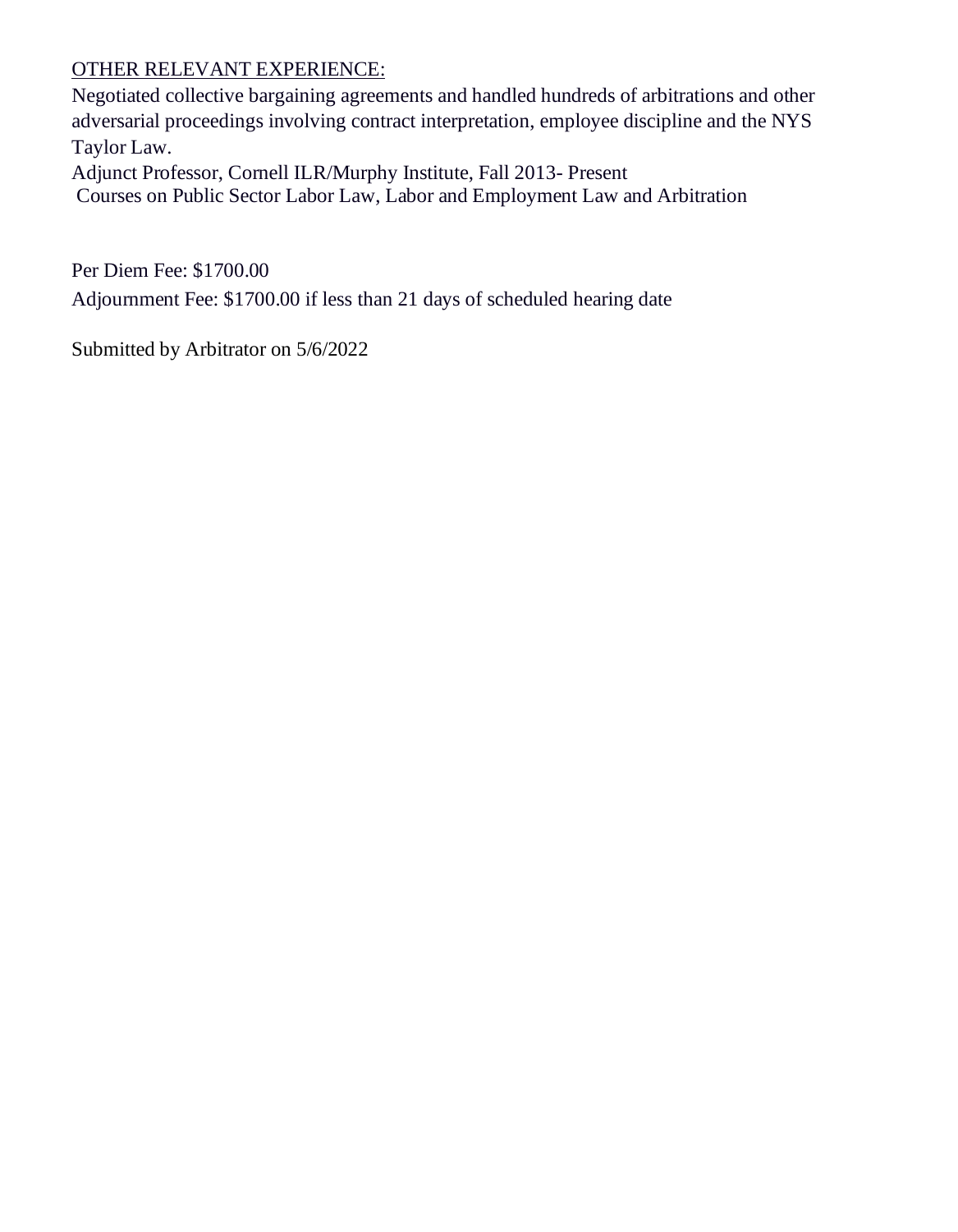#### **Public Employment Relations Board PO BOX 2074, ESP AGENCY BLDG 2, FLS 18 & 20 Albany, NY 12220-0074**

### **BILLING DISCLOSURE STATEMENT**

#### ARBITRATOR'S NAME: Melinda G. Gordon, Esq

The following is a description of my fees and expenses:

#### A) HEARING TIME.

- $(1)$  My per diem is \$ 1700.00 for each day or any part thereof spent hearing a case.
- (2) If a hearing day exceeds hours, I charge:
	- a second full per diem a prorated per diem
		- $x$  no additional charge  $x$  other (describe) :
- (3) Additional comments:

### B) STUDY TIME.

- (1) I charge \$ 1700.00 for each day spent in preparation of the opinion and award.
- (2) This charge will be prorated for partial days devoted to such preparation.
- (3) Additional comments:

#### C) TRAVEL TIME AND EXPENSES.

(1) When travel time plus hearing time exceeds hours in a calendar day:

xNot applicable (no additional charge)

I charge as follows (describe):

(2) I charge for actual, travel-related expenses incurred in connection with the case YES XNO.

Where appropriate, a mileage charge for auto travel will be billed at:

| x Prevailing IRS rate | Other (describe): |
|-----------------------|-------------------|
|                       |                   |

- (3) When the scheduled hearing day(s) requires an overnight stay:
	- X There is no charge, other than for lodging and subsistence.
	- I charge as follows (describe):
- (4) Additional Comments: